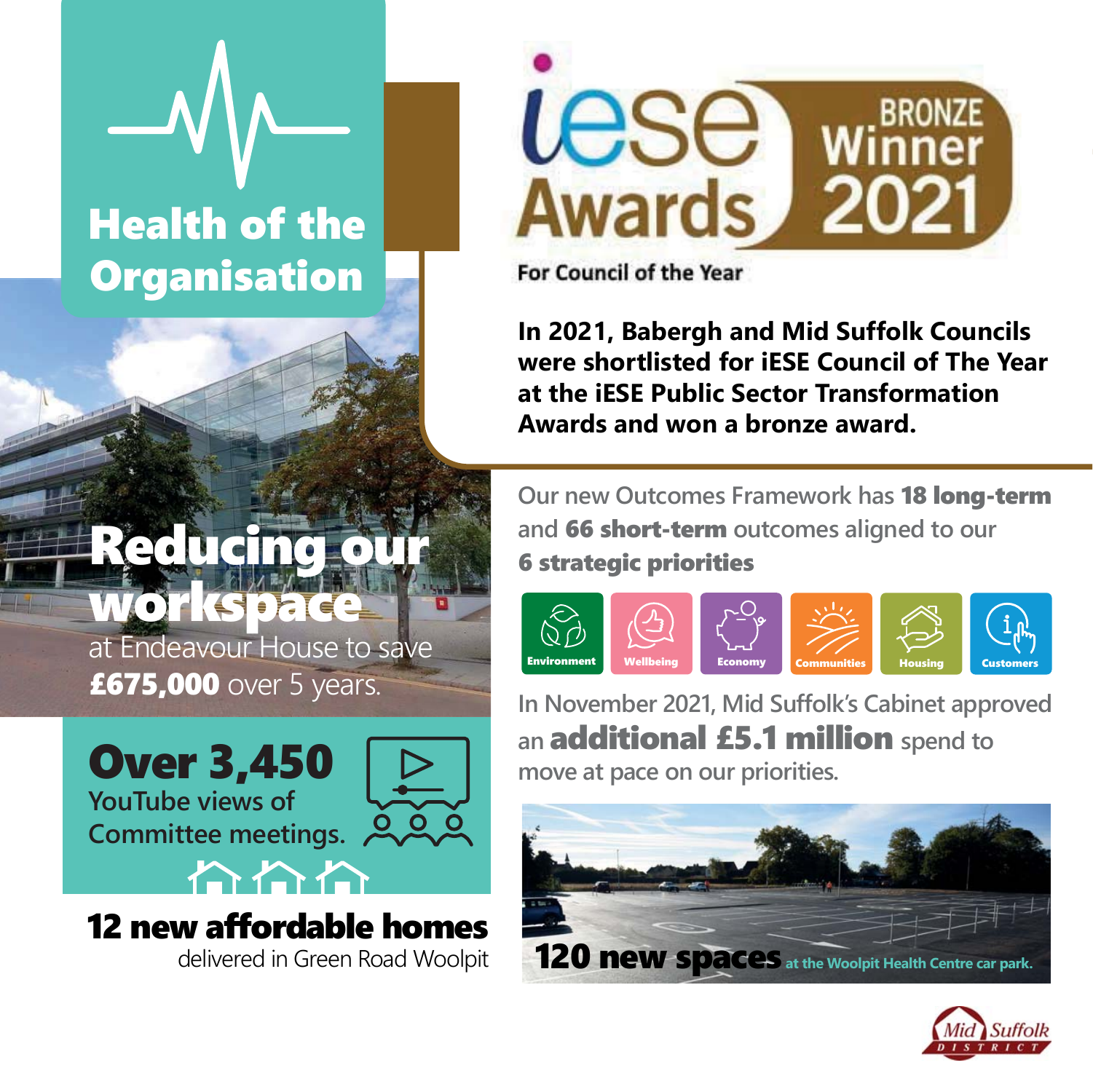

Communities

Nearly £400,000 worth of grants were given out to support communities in the first three-quarters of 2021/22.

#### **We made** 170 **Locality Awards amounting to** £155k



**The East Anglian Festival Network voted our Prima Donna Festival at MEAL Stowmarket the best festival in Suffolk.** 

#### 1,880 residents

contributed their views to the developing Local Cycling and Walking Infrastructure Plan.









#### 19 voluntary and community sector organisations were supported through revenue grants.

### Over 100,000 spectators for the Women's Tour through our districts



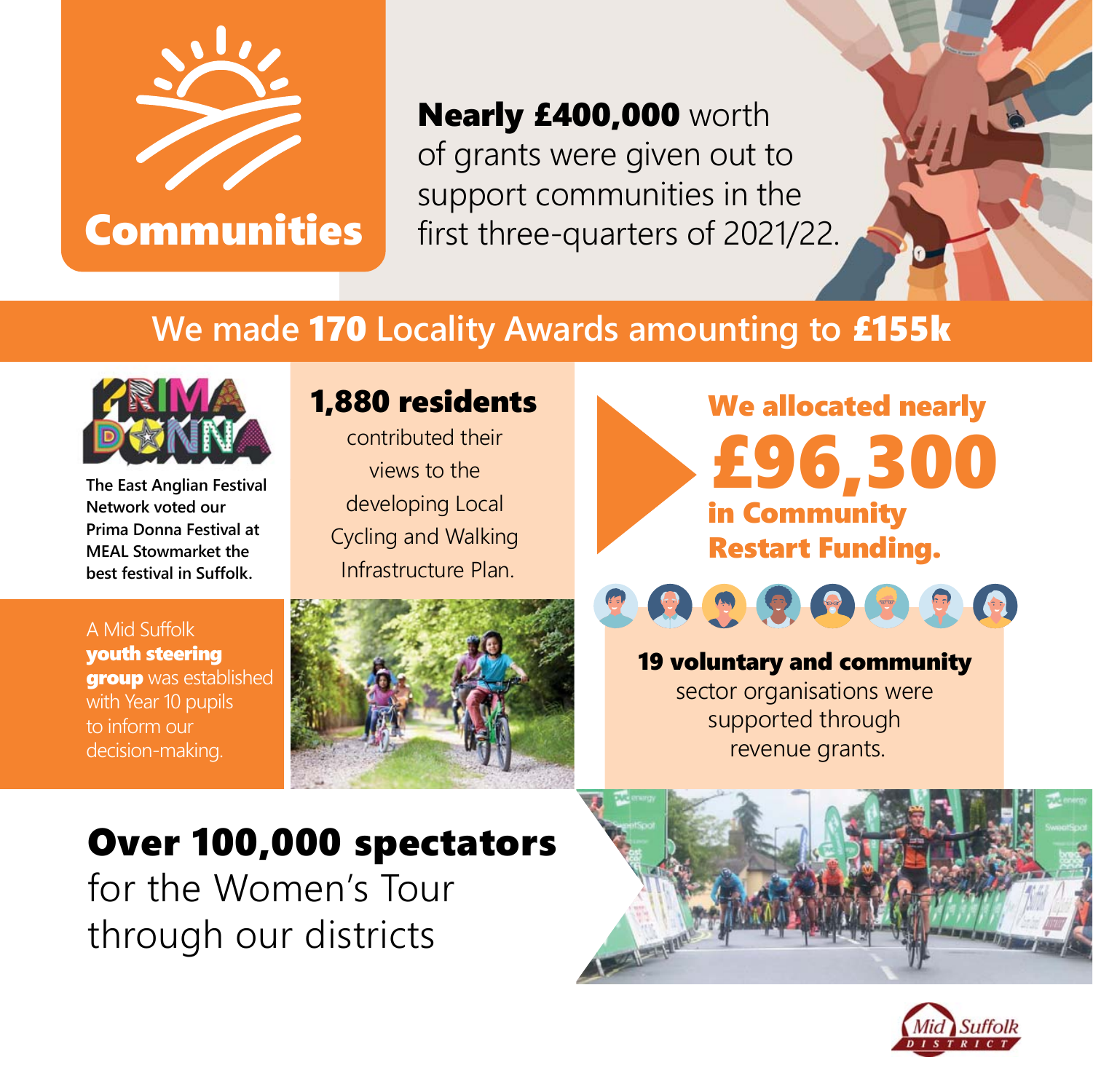



Residents can borrow 27 **4G iPads** on 3-week loans from Needham Market and Stowmarket libraries.

**Lese Awards** 

For Customer Focus in Planning Enforcement

We received nearly **128,000 calls** up to February 2022 and processed over 13,300 customer emails.

Over 900 tenants responded to our digital survey, of which 100 needed our help to get online.

77%

of customers rate our online forms 5/5.

8 new members of staff started their NVQ training in business process engineering to

improve service delivery.



We implemented chatbot and automated telephony with over 13.8k interactions. This is being extended to include Council Tax and Billing for 2022.

We supported nearly **1,100** customers at our customer access points.

**311 residents called** us as part of the Home But Not Alone service.

Our website is rated the second best in Suffolk for accessibility

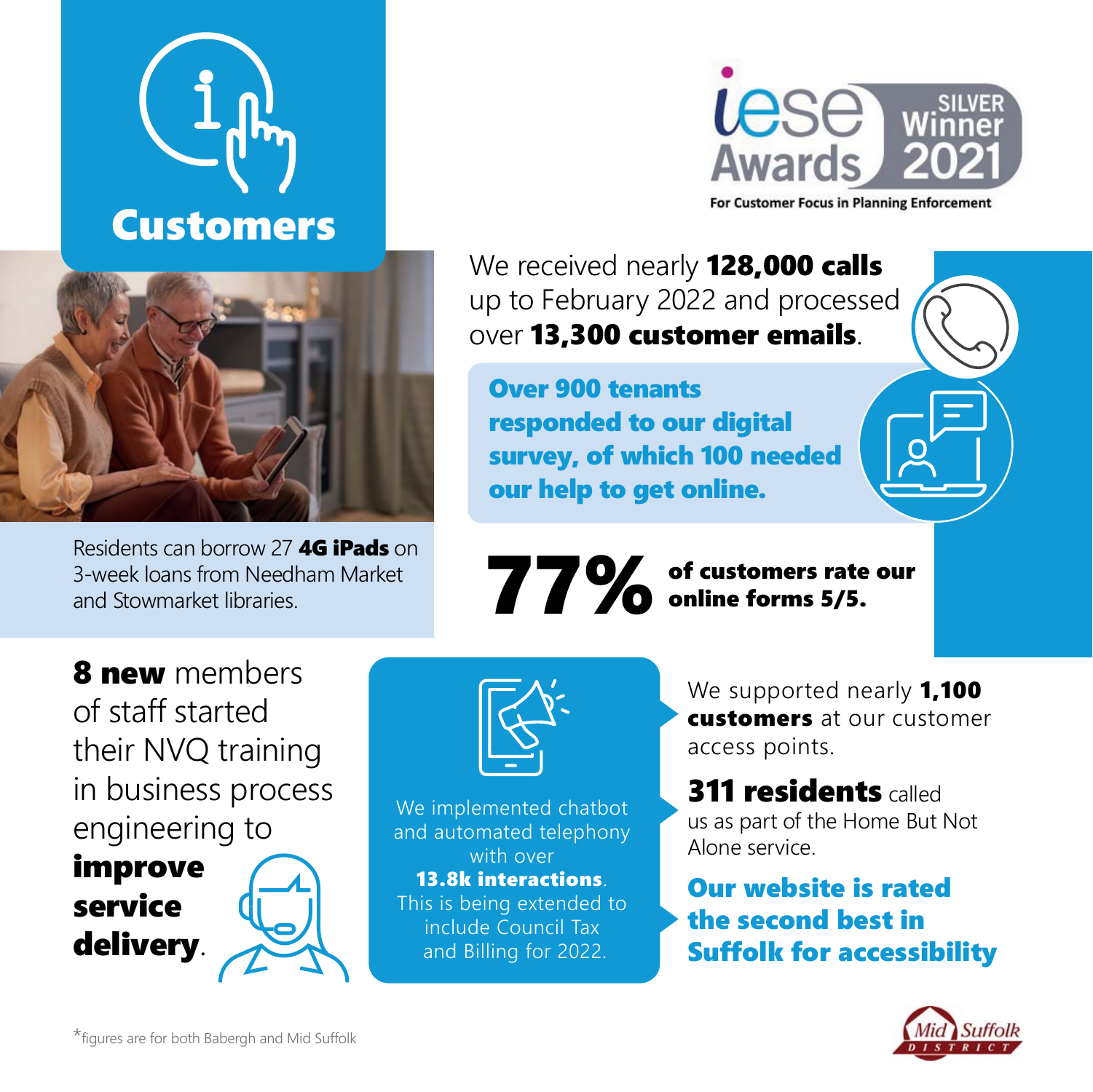



194 young people attended the 4-day long *Careeriosity* event focusing on STEM and Cultural Industries.

**Lese Winner Awards** 202



The Public Sector Transformation Awards

We won an **IESE Gold Award** for Public Sector Transformation for our Virtual High Street project connecting shoppers with 145 high street businesses in our main towns.

As part of that, by December 2021, over 800 local **businesses** had received digital skills training from Menta.



1,600 businesses are members of our Innovation Network.

Gateway 14 in Stowmarket secured planning consent; and is 1 of 8 Freeports in the UK (as part of Freeport East).





238 visitors **from across the community and local businesses attended the two-day**  Local Energy Showcase **in October.**

**We helped 2,296 businesses in Mid Suffolk with COVID business grants of £42m.**



We used the **Welcome Back Fund** to deliver 30 events across both our Districts with 5,670 participants including 1,340 under age 12. We also introduced **six new walking** trails and provided 27 parishes in Mid Suffolk with litter pick packs.



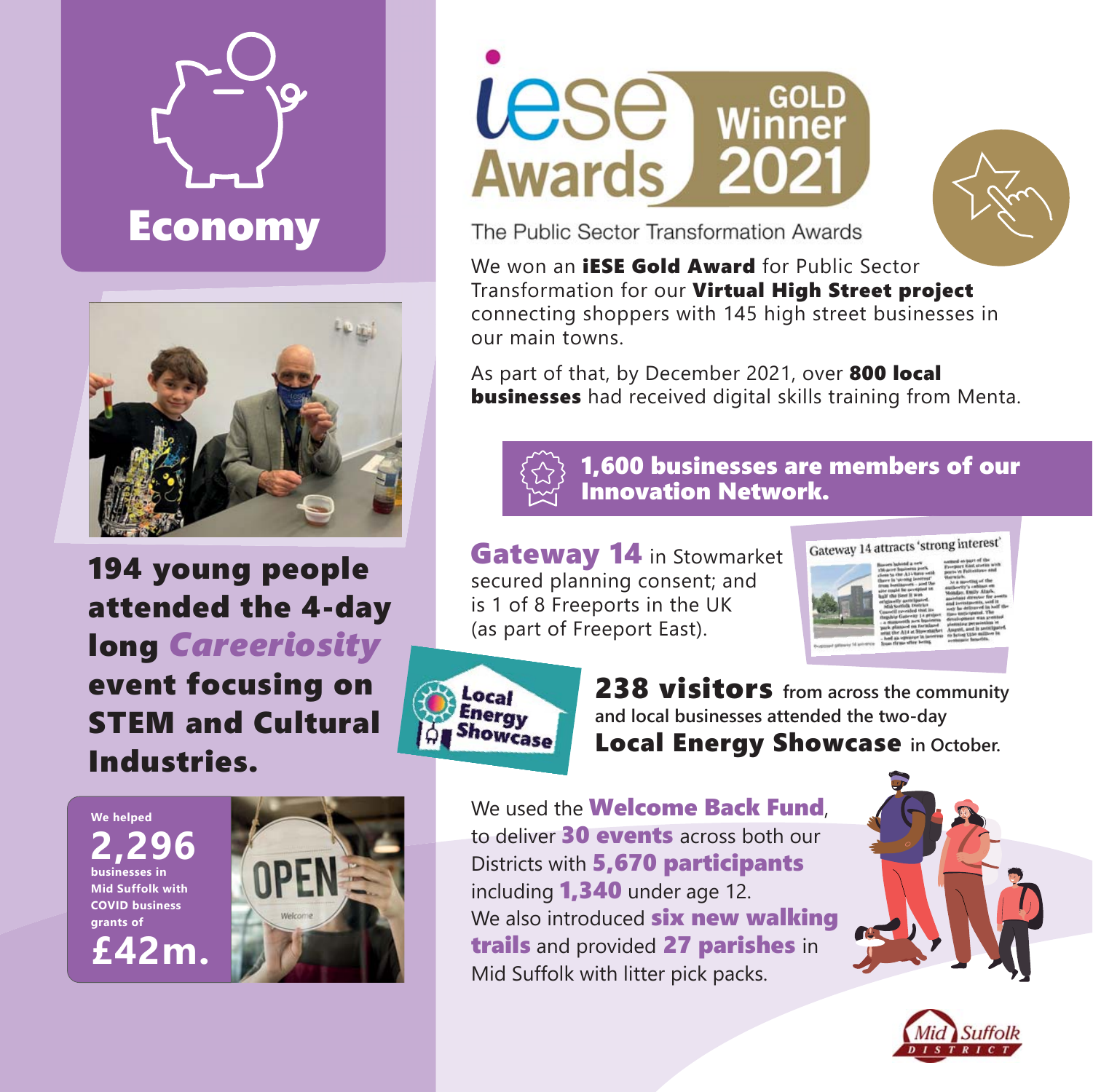

## **Environment**



## 263 trees

were given to celebrate births in 2021.

604 solar panels installed across Stowmarket and Stradbroke leisure centres generating 235.6kW



Secured funding to plant 3.000 trees including at Needham Lake, and Greens Meadow in Stowmarket.



Installing 70 solar carports at Mid Suffolk Leisure Centre in Stowmarket



2 new locations have electric vehicle Charge Points, we are now securing funding for 21 more **locations** over the next 2 years.

99% of all fly tipping incidents were cleared within 48 hrs.



**3 acres** of land acquired at Wash Lane Great Finborough to support biodiversity.



224 trees and 2,645 hedgerow plants delivered to parishes through the Tree and Hedgerow planting scheme.

Nearly **45%** of our household waste is sent for reuse, recycling, or composting.



We have nearly 18,000 garden  $\sum$  waste subscribers.

**Switched our waste fleet to Hydrotreated Vegetable Oil, cutting our fleet emissions by 90% and the council's CO₂ by 25%.**

**480 compost bags** given away at our community event in Needham Market.

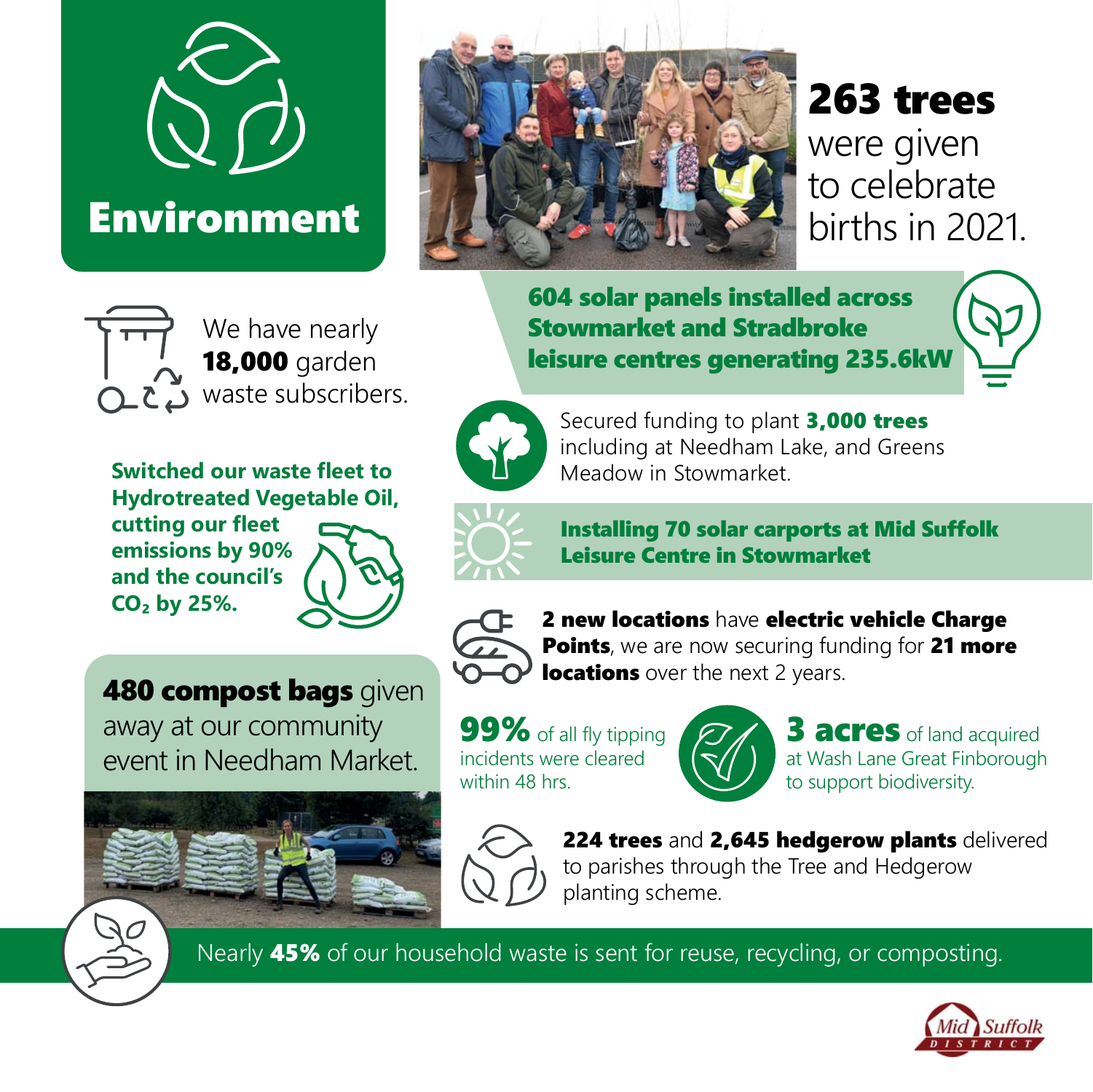

**Housing** 

Babergh & Mid Suffolk housing solutions team was **highly commended** at the 2021 MJ awards for their work with communities.



Nearly 3,800 tenants receive 'My Home Email

**Bulletin'** giving them information on repair services, fire safety, and damp and mould prevention.



**10 air source heat pumps** were installed in council stock at Stradbroke, Framsden, Tostock, Worlingham, Occold, Walsham le Willows and Stowmarket



108 housing specific planning applications were approved by December 2021, delivering 926 new homes.



Land purchased at De Saumarez Drive Barham to delivery 20 affordable and market homes through Mid Suffolk Growth.



**70 tenants** took part in 'Sounding Board' engagement activities helping to develop housing policy over Summer 2021.

#### **97 residents with disabilities** were

supported with minor adaptations in their homes and 7 with major works.





15 affordable homes were built or acquired by Mid Suffolk District Council between April and December 2021

109 residents were prevented from becoming homeless between April and December 2021.



£403k **across both districts awarded via the** Rough Sleeper Initiative Funding**, providing**  16 dedicated beds **for rough sleepers.**

**3 new council homes** were built on the former HQ site and 5 new market homes.